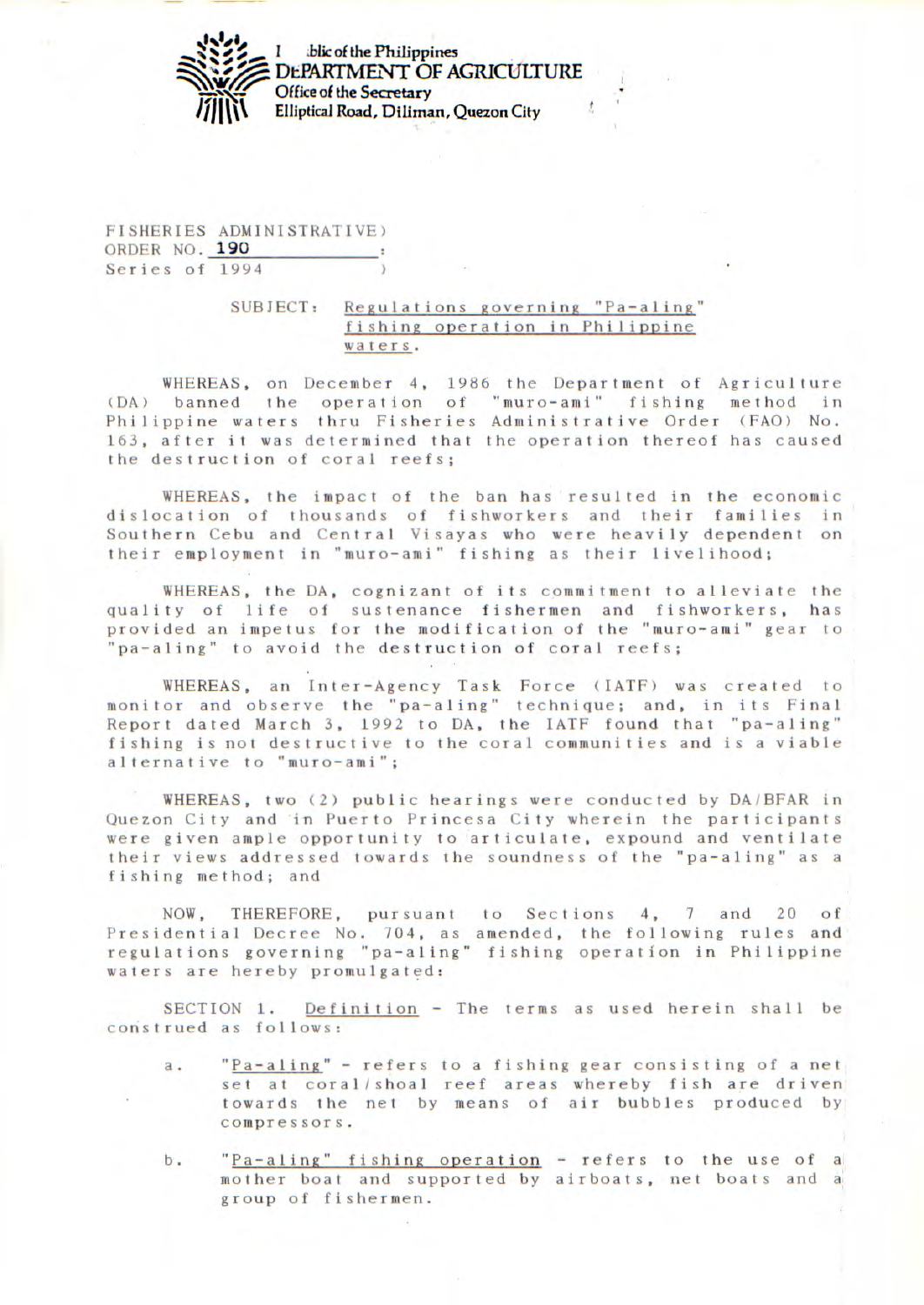- c. Mother boat refers to a fishing boat more than three (3) gross tons and used as carrier of fish catch,<br>airboats, net boats, fishing paraphernalia and net boats, fishing paraphernalia and fishermen/crew.
- d. Air boat refers to a boat with air compressors on board and several outlet valves where air hoses are connected.
- e. Net boat refers to a boat with fishing nets and accessories on board and set by fishermen during fishing operations.
- f. Coral/shoal reefs refer to submerged reef areas not connected to any land mass.
- g. Municipal waters refer to the marine waters included between two lines drawn perpendicular to the general coastline from points where the boundary lines of the city or municipality touch the sea at low tide, and a third line parallel with the general coastline and fifteen (15) kilometers from it. Where two (2) municipalities are so situated on the opposite shores that there is less than thirty (30) kilometers of marine waters between them, the third line shall be equidistant from the opposite shores of the respective municipalities or cities.
- h. Bureau refers to the Bureau of Fisheries and Aquatic Resources.
- I. Director refers to the Director of the Fisheries and Aquatic Resources.
- j. Person refers either to a natural or juridical person.

SEC. 2. Prohibition - It shall be unlawful for any person to operate commercial "pa-aling" fishing within municipal waters as defined in R.A. No. 7160; the water jurisdiction of the Palawan Council for Sustainable Development created under R.A. no. 7611;<br>the water area east of 119<sup>0</sup>30', south of 13<sup>0</sup>00' and north of 10<sup>0</sup>30' as indicated in the attached map and made an integral part hereof; and, in other areas outside those covered under Section 4 hereof;<br>and fish sanctuaries, protected areas and marine parks and and fish sanctuaries, protected areas and marine parks and<br>reserves: Provided, however, that the operation thereof may be Provided, however, that the operation thereof may be allowed beyond municipal waters if the mother boat, airboats and net boats employed in the "pa-aling" fishing operations have been duly Issued their commercial fishing boat licenses by the Bureau: Provided, Further, That a gratuitous permit to operate commercial

-2-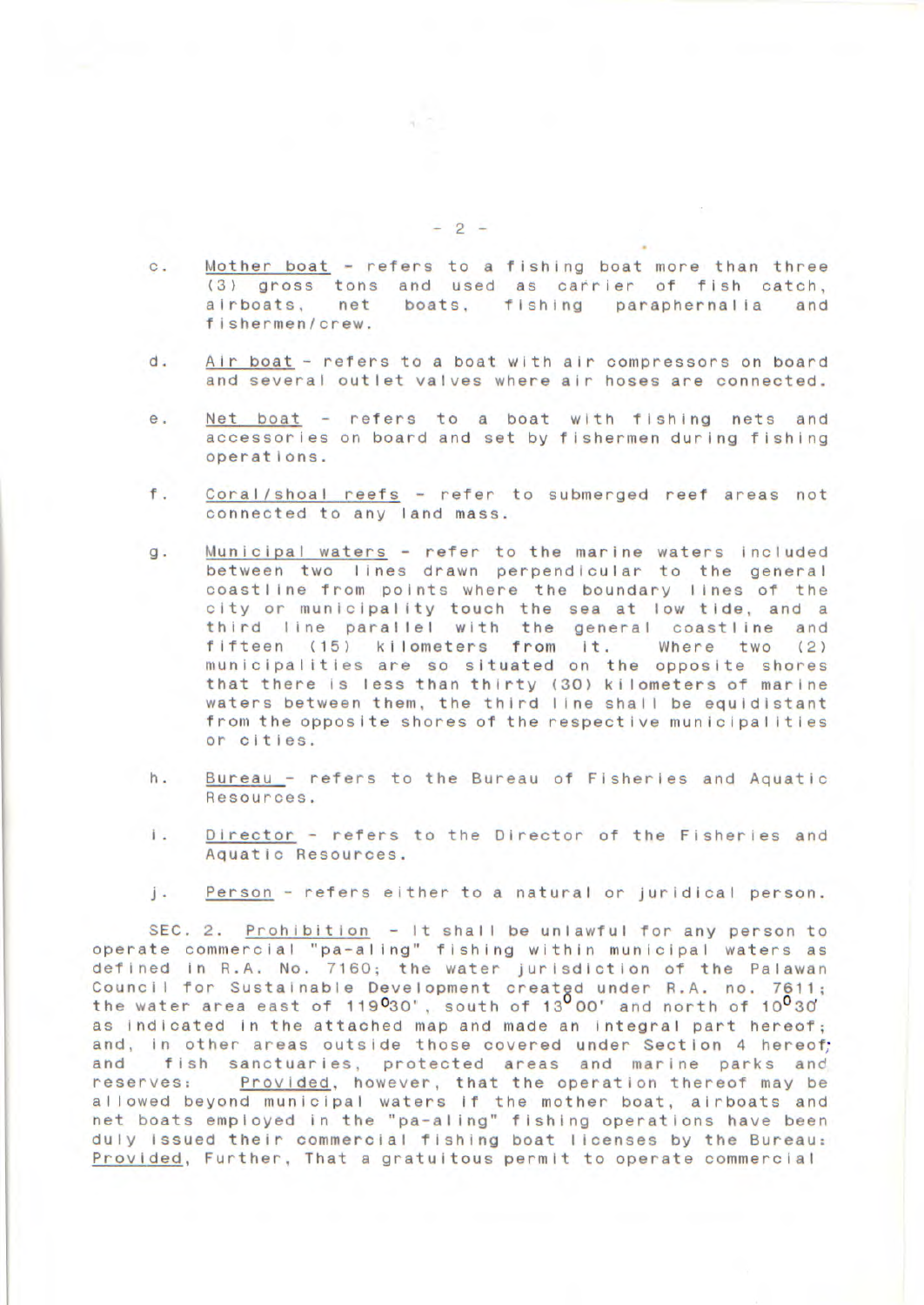"pa-al ing" fishing beyond municipal waters may be issued by the Director to any government or private research and educational institution for research, experimental, educational and scientific purposes on "pa-aling" fishing, subject to such terms and conditions as the said Director may deem necessary to impose.

SEC. 3. Duration of license - The license to operate a commercial "pa-aling" mother boat and support boats shall be valid for a period of one (1) year unless sooner suspended, revoked, terminated or cancelled for violation of the fishery laws, rules and regulations.

SEC. 4. Restrictions - (a) "Pa-aling" fishing operations shall be limited to the following seasons and areas:

## SEASONS/MONTHS SHOAL AREAS

October 1 of one year to - South China Sea May 31 of the next year

June 1 to September 30 - Sulu Sea

(b) One (1) "pa-al ing" fishing gear and a group of fishermen shall be allowed for every two (2) alternating mother boats, provided that the maximum number of fishermen in one group shall not exceed 250. Only 24 mother boats shall be allowed per year, which shall be supported by the total of twelve (12) fishermen's group. The average catch of mother boats allowed to each licensee must be a maximum of 600 m.t. of fish a year.

Should applications for "pa-aling" mother boats exceed the maximum of 24 boats per year, the Bureau shall formulate guidelines for awarding of Commercial Fishing Boat License for pa-al ing. Such guidelines must be submitted to the Secretary of Agriculture for his approval.

(C) The "pa-al ing" fishing gear shall use fishing nets having mesh size not less than 3.38 centimeters.

(d) Commercial "pa-al ing" fishing boats shall not have on board more than ten (10) stones and chains except those used as counter weights for marker buoys and as accessories to the boat. The discovery of more than ten (10) stones and chains on board the boats shall constitute a presumption that the same were used for fishing in violation of this Order.

(e) Only the Bureau shall be authorized to issue the Commercial Fishermen's License.